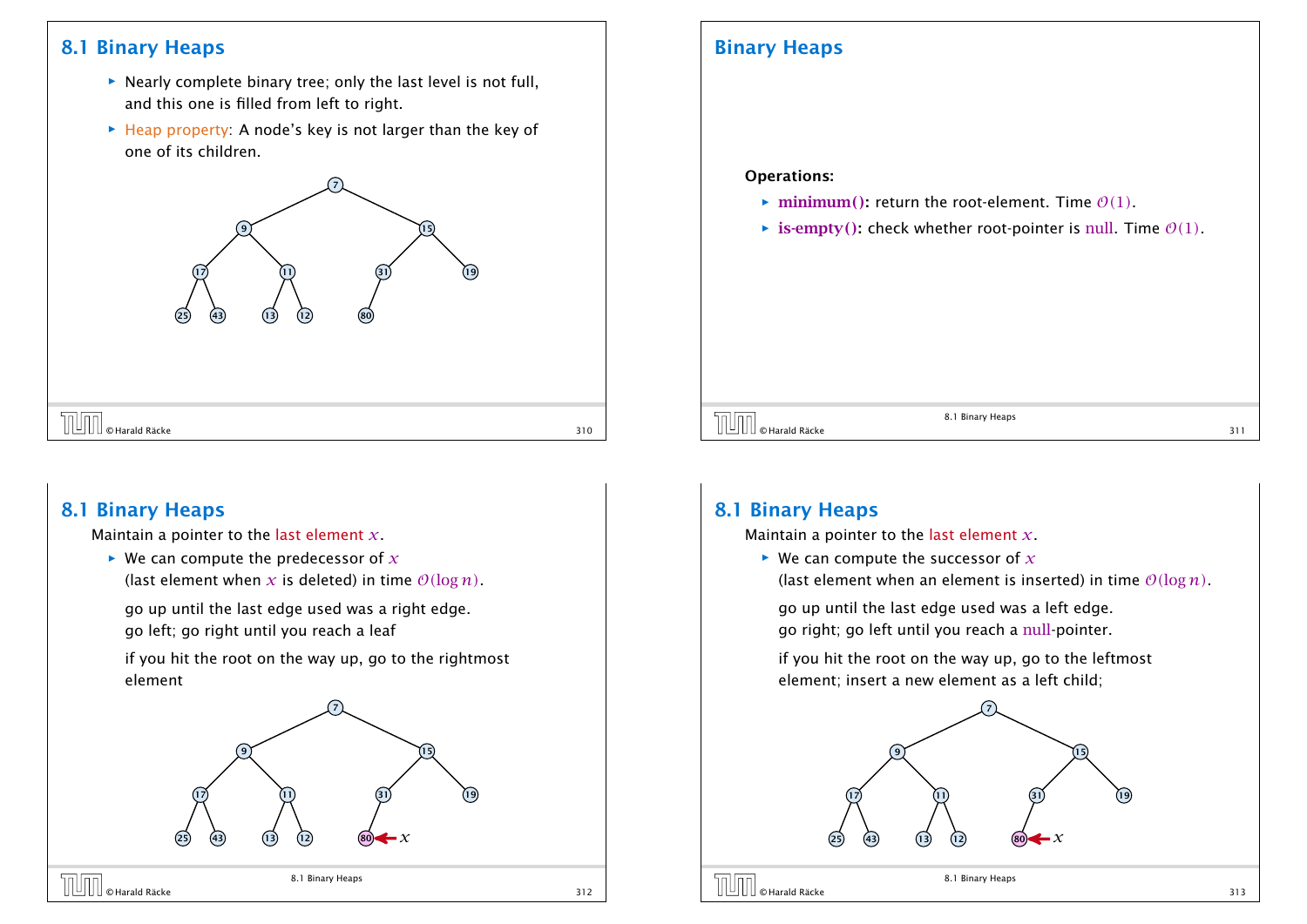### Insert

- 1. Insert element at successor of *x*.
- 2. Exchange with parent until heap property is fulfilled.



Note that an exchange can either be done by moving the data or by changing pointers. The latter method leads to an addressable priority queue.

| <b>THE CHATAIRE</b> | 8.1 Binary Heaps |  |
|---------------------|------------------|--|
|                     |                  |  |

# Binary Heaps Operations:  $\triangleright$  minimum(): return the root-element. Time  $\mathcal{O}(1)$ .

- $\triangleright$  **is-empty**(): check whether root-pointer is null. Time  $\mathcal{O}(1)$ .
- $\triangleright$  insert*(k)*: insert at *x* and bubble up. Time  $O(\log n)$ .
- $\rightarrow$  delete(*h*): swap with *x* and bubble up or sift-down. Time  $O(log n)$ .

### Delete

- 1. Exchange the element to be deleted with the element *e* pointed to by *x*.
- 2. Restore the heap-property for the element *e*.



At its new position *e* may either travel up or down in the tree (but not both directions).

| <b>TUTT</b> © Harald Räcke | 8.1 Binary Heaps |  |
|----------------------------|------------------|--|
|                            |                  |  |



# Build Heap

We can build a heap in linear time: